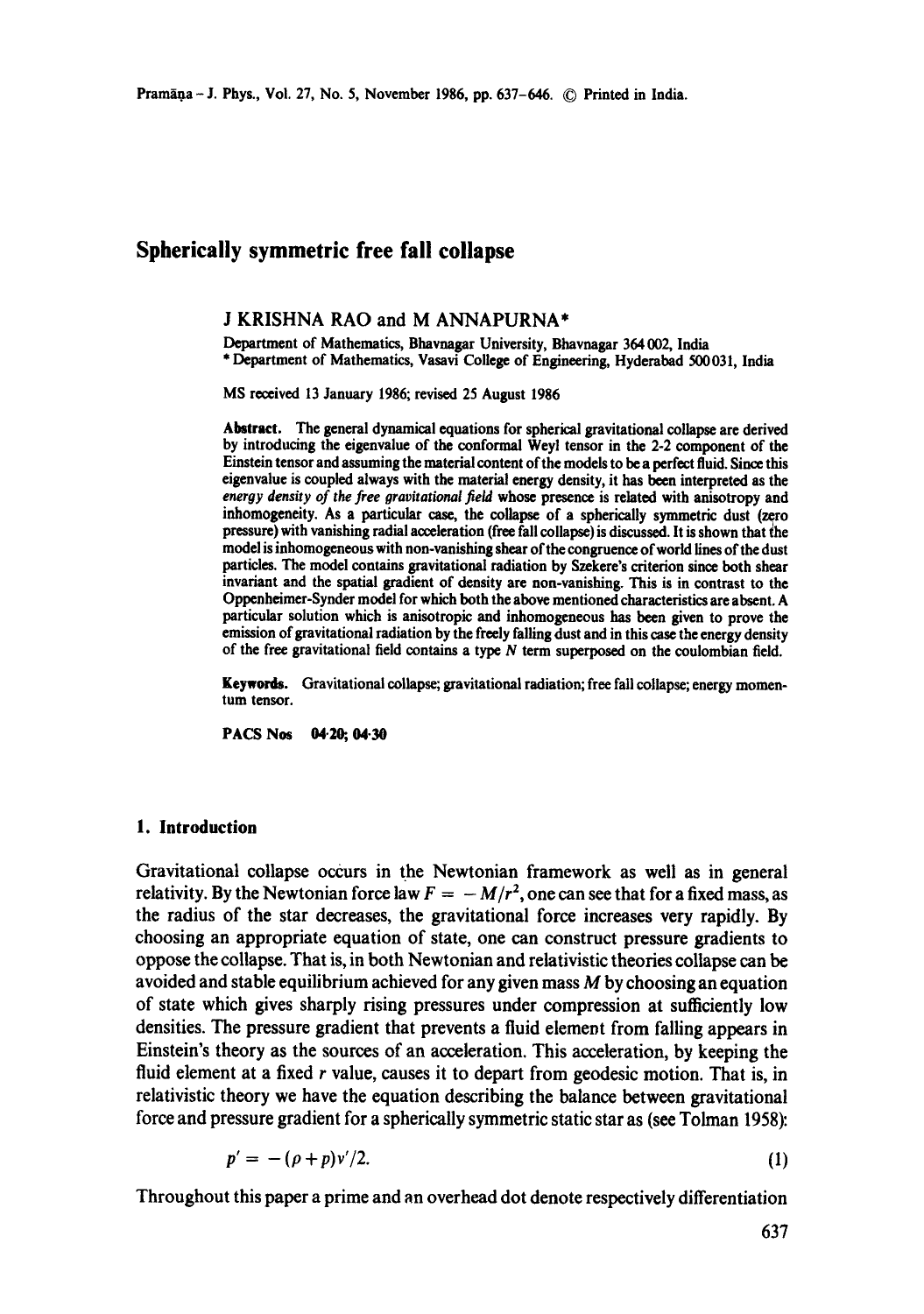with respect to r and t. In the Newtonian case ( $\rho \gg p$ ) it reduces to

$$
p' = -\rho v'/2. \tag{2}
$$

Thus, we can infer that general relativity predicts stronger gravitational forces in a stationary body than does Newtonian theory, because pressure also contributes to attraction. These forces, among their other important effects, can pull certain whitedwarf stars and super massive stars into gravitational collapse under circumstances where Newtonian theory would have predicted stable hydrostatic equilibrium. The characteristic difference between Newtonian theory and general relativity can be seen if we consider the motion of freely falling particles. Let us consider a particle dropped into a Newtonian potential field  $\psi = -M/r$ . Unless it is aimed precisely towards  $r = 0$ , it always scatters and rebounds passing the scattering centre  $r = 0$  at some distance of closest approach,  $r_{\text{min}}$  with  $0 < r_{\text{min}} < b$  where b is the impact parameter. A study of the ,geodesics in Sehwarzschild metric shows that particles whose velocities correspond to impact parameters  $b < (27)^{1/2}M$  do not scatter, but fall on to  $r = 0$ , following a spiral path to conserve angular momentum. This can be interpreted as when relativistic effects become important, gravitational forces may overwhelm centrifugal forces, which is not the ease in the Newtonian theory. Suppose, we consider a ball of dust of uniform density. All the dust particles will attract one another, so the sphere will tend to contract. And we have the acceleration of a dust particle at the surface as  $-M/r^2$  where  $M$  and  $r$  are the mass and radius of the sphere respectively. As the volume of the sphere tends to zero, the contraction rate rapidly rises giving the proper time of collapse as

$$
\tau = \pi (R_i^3/8M)^{1/2}, \tag{3}
$$

where  $R_i$  is the initial radius of the sphere (see Thorne 1967). That is, for example if the internal pressures of the sun were suddenly removed then it will shrink to a point in just over half an hour.

When matter is in free fall (zero acceleration) with increasing density, and remains in this state, such a collapse is called catastrophic, a characteristic of which being emission of gravitational radiation. According to Misner (1969) a mass moving near its own Schwarzschild radius at free fall velocities (which are nearer to the velocity of light) will inevitably emit large amounts of gravitational radiation.

The first spherically symmetric free fall collapse was discussed by Oppenheimer and Snyder (1939). They have used the well-known Friedman cosmological metric to describe the interior geometry of a collapsing sphere filled with pressure free fluid (dust particles). Since the geometry is conformally flat, the free gravitational field vanishes identically in this case and there is no emission of gravitational radiation. According to Szekeres (1966) the propagation of gravitational radiation in a perfect fluid distribution is characterized by the presence of shear and rotation of neighbouring fluid particles and the spatial gradient of the matter density. In the Oppenheimer-Snyder model the density is uniform, and both shear and rotation are identically zero. Hence, we would like to construct an inhomogeneous spherically symmetric model with free fall collapse and show that for this model both the shear of the neighbouring particles and spatial gradient of material density are non-vanishing. Thus, even though the collapsing dust emits gravitational radiation it cannot escape from the outer surface of the star due to Birkhoff's theorem. However, the shearing forces can distort the sphere into an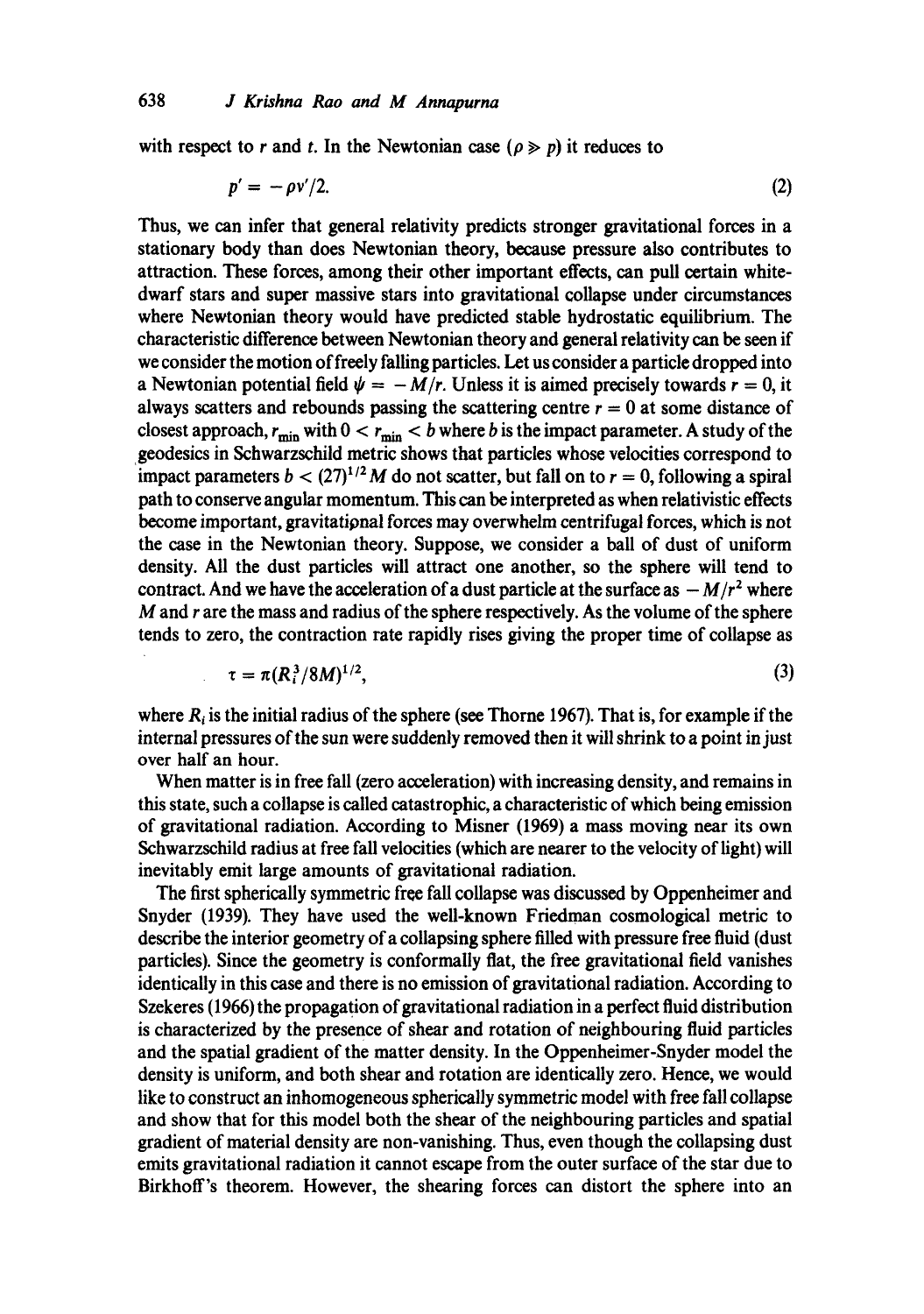ellipsoid which has the r-direction as the principal axis and is degenerate in the  $\theta$ ,  $\phi$ plane.

The energy momentum tensor and the metric are introduced in § 2. The field equations are introduced in § 3 and the general dynamical equations for spherical gravitational collapse are derived. In §4, the problem of a spherically symmetric gravitating dust with free fall is discussed and in § 5 it was shown with the help of a particular solution that the dust emits gravitational radiation even though it gets trapped in the surface layers of the star and cannot escape through the outer surface. In § 6, the interior solution is shown to match with the exterior Schwarzschild solution over a surface  $r_b$  = constant (or  $R(r_b, t) = R_b$ ) and the paper ends with our concluding remarks in § 7.

#### **2. Energy momentum tensor and the metric form**

For a perfect fluid distribution of matter given by the energy momentum tensor

$$
T_a^b = (\rho + p)u_a u^b - p g_a^b, u_a u^a = 1,
$$
\n(4)

the matter conservation law, equation of continuity, equations of motion and the thermodynamic relationship are given respectively in the form (see Misner 1969):

$$
(n\,u^a)_{\,a}=0,\tag{5}
$$

$$
\rho_{,a}u^a + (\rho + p)u^a_{,a} = 0,\t\t(6)
$$

$$
(\rho + p)u_{;b}^{a}u^{b} = (g^{ab} - u^{a}u^{b})p_{,b}, \qquad (7)
$$

$$
e_{,a}u^{a} + p(1/n)_{,a}u^{a} = 0, \tag{8}
$$

where  $\rho = n(1 + e)$ . Here *n* and *e* are respectively baryon number density and specific internal energy. The geometry for such an energy momentum distribution is chosen as

$$
ds^{2} = -(\exp \lambda)dr^{2} - R^{2}(d\theta^{2} + \sin^{2} \theta d\phi^{2}) + (\exp v)dt^{2},
$$
\n(9)

where  $\lambda$ , R and v are functions of r and t only. Here r and R are respectively the comoving (Lagrangian) and position (Eulerian) coordinates; i.e.  $R(r, 0) = r$ . Defining the directional derivatives

$$
D_r \equiv \exp\left(-\lambda/2\right)(\partial/\partial r), \quad D_t \equiv \exp\left(-\nu/2\right)(\partial/\partial t), \tag{10}
$$

the velocity of the fluid is given by

$$
U = u^a(\partial R/\partial x^a) = D_t R, \qquad (11)
$$

where  $u^a = (0, 0, 0, \exp(-\nu/2))$ . Similarly, we define

$$
\Gamma = D_r R, \tag{12}
$$

where  $(\Gamma^2 - 1)$  reduces in the special relativistic limit to the kinetic energy per unit mass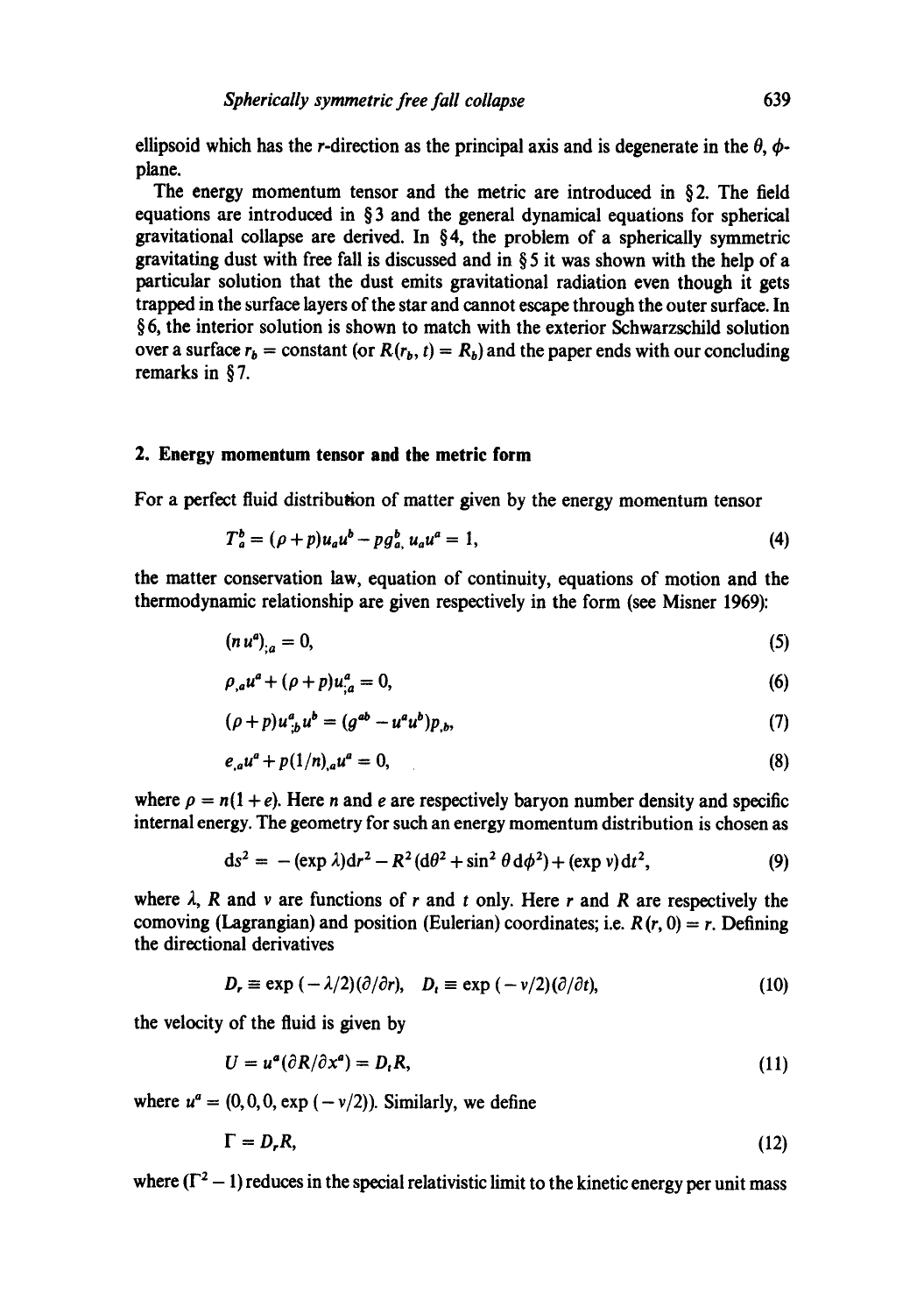of the fluid. The baryon conservation equation (5) may be expressed as

$$
\exp\left(-\lambda/2\right) = 4\pi R^2 n,\tag{13}
$$

and hence (12) takes the form,

$$
\Gamma = \exp\left(-\lambda/2\right)R' = 4\pi nR^2R'.
$$
 (14)

## **3. Field equations**

The geometric part of the field equations for the metric (9) is written by introducing the eigenvalue of the Weyl conformal tensor in the 2-2 component of the Einstein tensor (see Krishna Rao 1971, 1972, 1973). Thus, Einstein's field equations take the form

$$
8\pi T_1^1 = -8\pi p = -[1/R \exp(\lambda)] \{ (R'^2/R) + R'v' \} + [1/R \exp(v)] \{ 2\ddot{R} + (\dot{R}^2/R) - \dot{R}v \} + (1/R^2), \qquad (15)
$$

$$
8\pi T_2^2 = 8\pi T_3^3 = -8\pi p = 8\pi \varepsilon - [1/R \exp(\lambda)] \{2R'' - (R'^2/R) - R'\lambda' + R'\nu'\} + [1/R \exp(\nu)] \{2R\tilde{R} - (R^2/R) + \tilde{R}\lambda - \tilde{R}\nu\} - (1/R^2),
$$
\n(16)

$$
8\pi T_4^4 = 8\pi \rho = -[1/R \exp(\lambda)] \{2R'' + (R'^2/R) - R'\lambda'\} + [1/R \exp(\nu)] \{(\dot{R}^2/R) + \dot{R}\dot{\lambda}\} + (1/R^2),
$$
 (17)

$$
8\pi T_4^1 = 0 = \left[1/R \exp\left(\lambda\right)\right] \left(2\dot{R}' - R'\dot{\lambda} - \dot{R}v'\right).
$$
 (18)

where

$$
8\pi\varepsilon = \left[\exp\left(-\lambda\right)\right] \left[\left(R''/R\right) + \left(R'/R\right)^2 - \frac{v''}{2} - \frac{v'^2}{4} - \left(R'\lambda'/2R\right) + \left(R'v'/2R\right) + \left(\lambda'v'/4\right)\right] + \left[\exp\left(-v\right)\right] \left[\left(\lambda/2\right) + \left(\lambda^2/4\right) - \left(\tilde{R}/R\right) + \left(\tilde{R}/R\right)^2 - \left(\tilde{R}\lambda/2R\right) + \left(\tilde{R}v/2R\right) - \left(\lambda v/4\right)\right] + \left(1/R^2\right). \tag{19}
$$

is the eigenvalue of the Weyl conformal tensor in Petrov's classification (Krishna Rao 1966).

Now, the expression for exp ( $-\lambda$ ) is computed from the combination { (15) + (17)  $- (16)$ } as

$$
\exp\left(-\lambda\right) = \left[1 + U^2 - \left\{8\pi\left(\rho + \varepsilon\right)R^2/3\right\}\right](R')^{-2},\tag{20}
$$

or

$$
\Gamma^2 = 1 + U^2 - \{8\pi(\rho + \varepsilon)R^2/3\}.
$$
 (21)

By comparing the expression (20) with the one obtained by Misner and Sharp (1964), we get

$$
M(r,t) = 4\pi(\rho + \varepsilon)R^3/3,
$$
\n(22)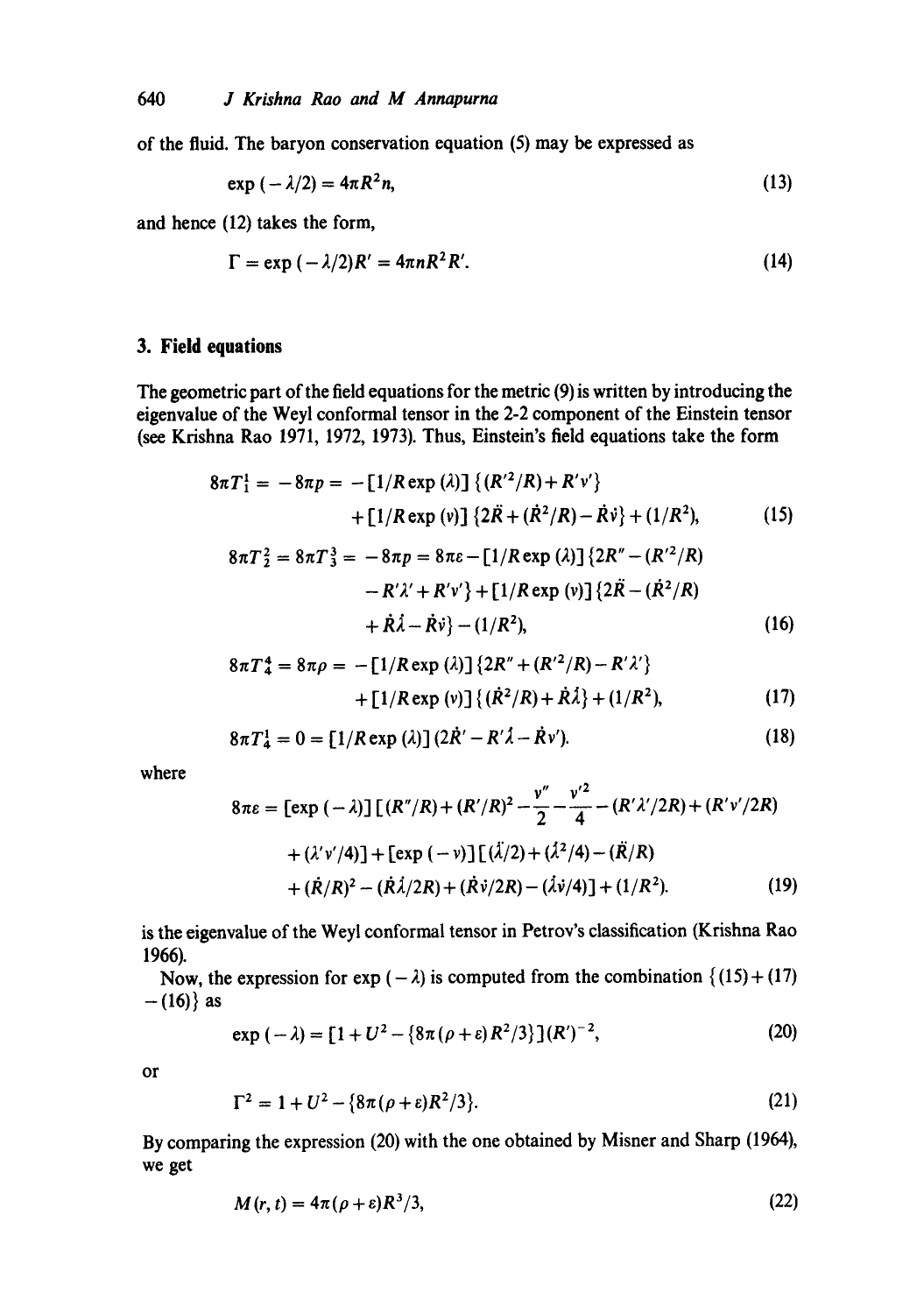where the mass function  $M(r, t)$  is defined as

$$
M(r,t) = \int_0^R \rho(4\pi R^2 dR). \tag{23}
$$

The expression for M  $(r, t)$  given by (22) shows that  $(\rho + \varepsilon)$  plays the role of mean density of matter within a sphere of radius R. As pointed out earlier (Krishna Rao 1971, 1972, 1973) the coupling of  $\varepsilon$  with the material energy density suggests that the former may be interpreted as the energy density of the free gravitational field. The force distribution for this free gravitational field has the effect of distorting a spliere into an ellipsoid which has the r-direction as the principal axis and is degenerate in the  $\theta$ ,  $\phi$ -plane (Szekeres 1965). The explicit relationship between the energy density of the free gravitational field and the shear invariant has been obtained in § 5.

From (18) it is easy to note that

$$
D_t \lambda = 2(\partial U/\partial R), \tag{24}
$$

where we have written  $\partial/\partial R = (R')^{-1}(\partial/\partial r)$ .

Now the matter conservation equation (5) may be written after eliminating  $\lambda$  with the help of (24), and a slight rearrangement of terms, as

$$
D_t(nR^2) = -nR^2(\partial U/\partial R). \tag{25}
$$

Again from (15), (18) and (20) we get

$$
D_t U = (1/2)\Gamma^2 (\partial v/\partial R) - (4\pi/3) (\rho + \varepsilon + 3p)R. \tag{26}
$$

The first term on the right hand side of (26) represents the mechanical forces through the radial component of the equations of motion (7), (or (27) below) and the second term gives the combined gravitational forces due to the fluid and the field. Equations (8), (11), (25)and (26)are termed as 'dynamical equations' (Misner 1969).

The radial component of the equations of motion (7) may be written as

$$
(\rho + p)D_r v = -2D_r p. \tag{27}
$$

(Compare this expression with (1) given for the static ease).

The expression for v is obtained by integrating (27) on each *t*-constant hypersurface. For bounded distributions it is convenient to take  $v = 0$  at the outer surface of the body so that the coordinate time  $t$  becomes the proper time there.

Another useful expression obtained by applying the operator  $D_t$  to (20) and then using  $(15)$  and  $(18)$  is

$$
D_t\{4\pi(\rho+\varepsilon)R^3/3\} = -p(4\pi R^2 U) = -pD_t(4\pi R^3/3),\tag{28}
$$

which may be interpreted as the rate of gain of combined energy of the field and the material enclosed in a volume  $(4\pi R^3/3)$  equal to the work done in unit time by the pressure during the contraction  $(U < 0)$  of the volume. For conformally flat models  $(\epsilon = 0)$ , which include the Robertson-Walker models, (28) reduces to the familiar form.

Similarly, by applying the operator  $D<sub>r</sub>$  to (20) and using (17) and (18) we get

$$
D_r\{4\pi(\rho+\varepsilon)R^3/3\}=4\pi R^2\Gamma\rho.\tag{29}
$$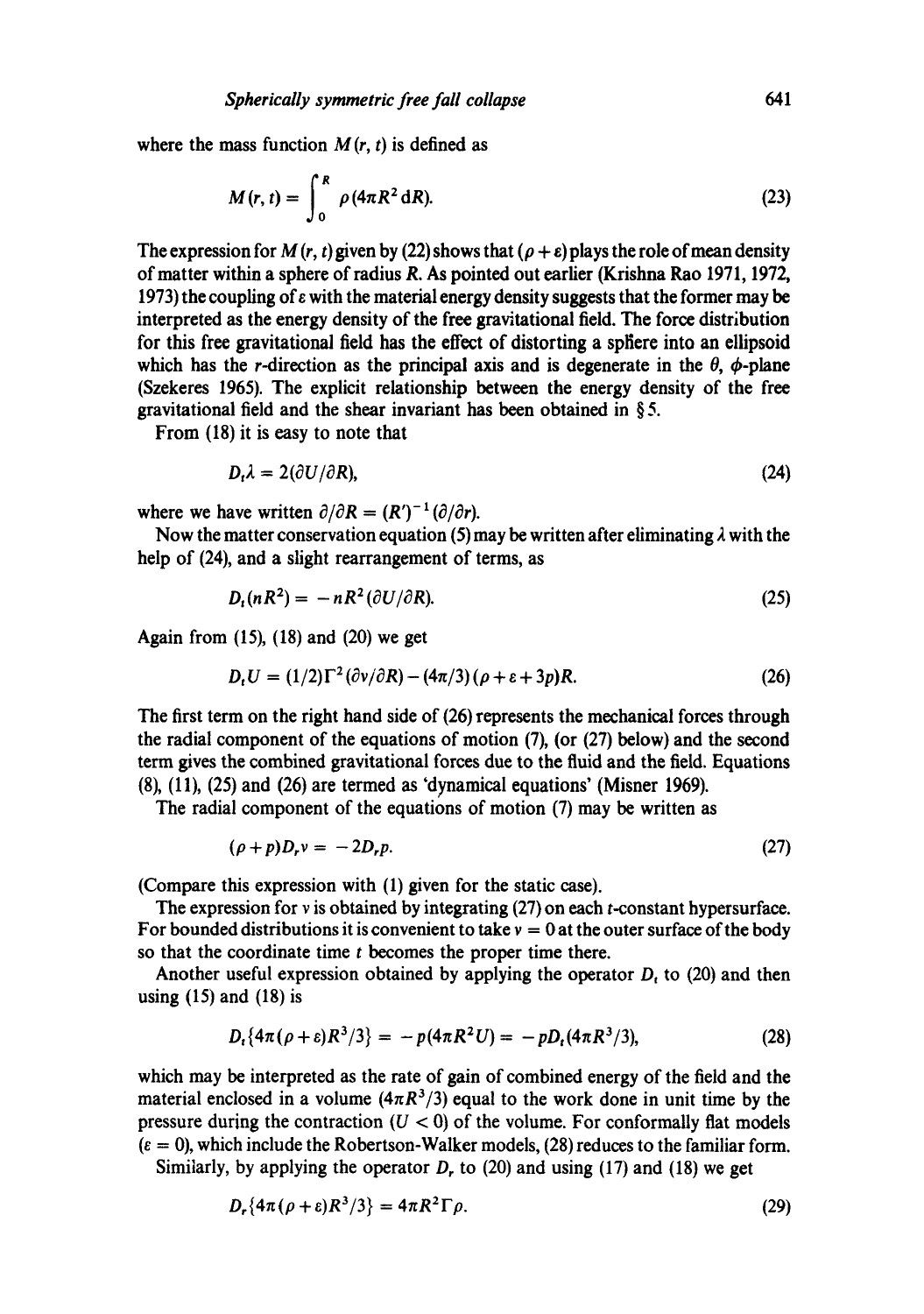Also from (21), (26) and (28) we get

$$
D_t \Gamma = U D_r v. \tag{30}
$$

## **4. Free fall collapse**

In this section we obtain a solution of the field equations given in  $\S 3$ . In our attempt to obtain a generalization of the Oppenheimer-Snyder (1939) model we are guided mainly by the fact that gravitational radiation is present in the model. Hence, we look for those properties of the time-like congruence  $u^a$  and the physical variables associated with the material distribution which characterize the presence of gravitational radiation. As mentioned earlier, it was shown by Szekeres (1966) that rotation, shear and the spatial gradient of material density constitute the gravitationally active part of the fluid, the part that can be found by observing the free gravitational field. It may be mentioned here that the space-time of the Oppenheimer-Snyder model is conformally flat and hence all the three physical characteristics mentioned above are absent.

Our choice of spherical symmetry limits the number of non-vanishing invariants associated with the time-like congruence  $u^a$  to just three given below:

$$
a = \text{acceleration} = \{\exp(-\lambda/2)\} \, (v'/2),\tag{31}
$$

$$
\theta = \text{expansion} = \{\exp(-v/2)\} \{(\lambda/2) + (2\dot{R}/R)\},\tag{32}
$$

$$
\sigma = \text{shear invariant} = \left\{ \exp\left( -\frac{v}{2} \right) \right\} \left\{ \left( \frac{\lambda}{2} \right) - \left( \frac{\dot{R}}{R} \right) \right\}. \tag{33}
$$

From (31) for vanishing radial acceleration of the material particles (free fall), we have  $v' = 0$ . Thus, without loss of generality we can assume that  $v = 0$ . Thus, our metric simplifies to

$$
ds2 = dt2 - exp(-\lambda)dr2 - R2(d\theta2 + sin2 \theta d\phi2).
$$
 (34)

With this simplification equation (30) gives

$$
\Gamma(r,t) = \Gamma(r,t_0) = \Gamma(r). \tag{35}
$$

That is,  $\Gamma$  is a constant of motion for each shell. Also putting  $v = 0$  into the field equations the mathematical structure simplifies considerably. From (18)

$$
\lambda/2 = \dot{R}'/R',\tag{36}
$$

which on integration with respect to time gives

$$
\exp\left(\lambda/2\right) = R'/\Gamma(r) = R'/[1 + U^2 - \left\{8\pi(\rho + \varepsilon)R^2/3\right\}]^{1/2}.
$$
 (37)

It may be noted that while arriving at (37) we have used (14) and (30).

From (21) we get

$$
\alpha = \dot{R}/R = \left\{8\pi(\rho + \varepsilon)/3 + (\Gamma^2 - 1)/R^2\right\}^{1/2},\tag{38}
$$

and with these simplifications the expressions for shear  $\sigma$  contraction  $\theta$ , the material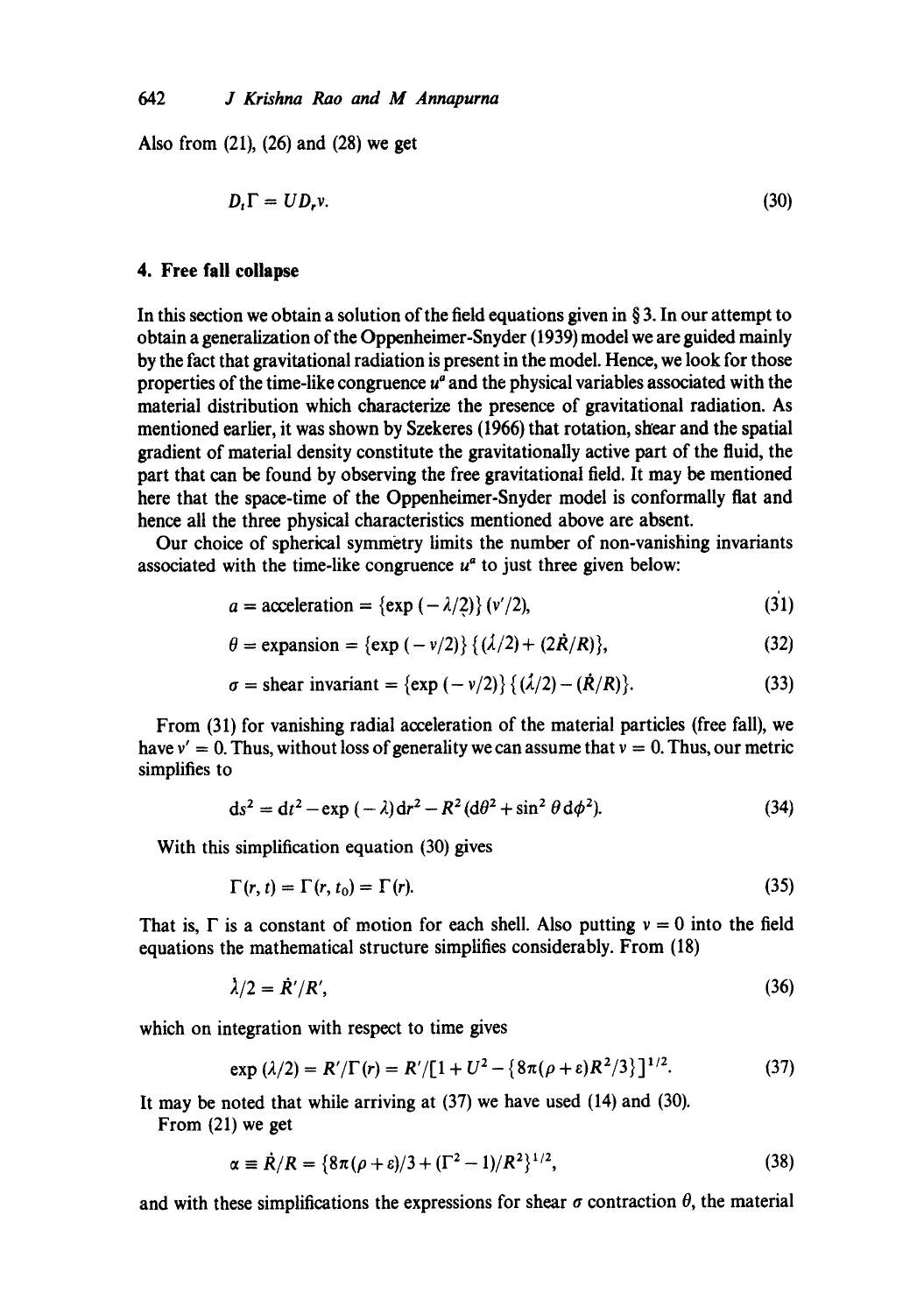energy density  $\rho$  and the energy density of the free gravitational field  $\varepsilon$  are given by

$$
\sigma = (R/R')\alpha',\tag{39}
$$

$$
\theta = \sigma + 3\alpha, \tag{40}
$$

$$
8\pi\rho = (2R/R')\alpha\alpha' + 3\alpha^2 - 2\Gamma\Gamma'/RR' - (\Gamma^2 - 1)/R^2,
$$
 (41)

$$
8\pi\varepsilon = (R/R')(\dot{\alpha}' + \alpha\alpha') + \Gamma\Gamma'/RR' - (\Gamma^2 - 1)/R^2.
$$
 (42)

Since the pressure gradients can be neglected in the free fall collapse, if we take  $p = 0$ with the help of  $(22)$  and  $(28)$  we can write  $(38)$  as

$$
\dot{R}^2 - 2M(r)/R = \Gamma^2 - 1.
$$
 (43)

The physical meaning of this equation and its relation with the geodesic equation for the radial motion of a test particle in the Schwarzsehild exterior space-time were discussed by Misner (1969). Also, as he pointed out that 'shell crossing' in this case would imply infinite material density. Further, it may be mentioned that in analogy with the Newtonian case  $\Gamma^2 > 1$ ,  $\Gamma^2 = 1$  and  $\Gamma^2 < 1$  correspond respectively to hyperbolic, parabolic and elliptic motion of the dust particles. Also, (26) simplifies to

$$
\ddot{R} = -M(r)/R^2,\tag{44}
$$

and from (29) we get

$$
\partial M/\partial R = 4\pi R^2 \Gamma \rho. \tag{45}
$$

In our case  $\alpha$  satisfies the differential equation

$$
\dot{\alpha}' + 3\alpha\alpha' - (\Gamma\Gamma'/R^2) + R'(\Gamma^2 - 1)/R^3 = 0, \tag{46}
$$

whose first integral is given by (41). The relations between  $\theta$ ,  $\sigma$ ,  $\varepsilon$  and  $\rho$  are given by

$$
(\theta - \sigma)^2 = 24\pi (\rho + \varepsilon) + 9(\Gamma^2 - 1)/R^2,
$$
\n(47)

$$
8\pi\varepsilon = \dot{\sigma} + (\sigma/3)(2\sigma + \theta) + (\Gamma\Gamma'/RR') - (\Gamma^2 - 1)/R^2.
$$
 (48)

It is to be stressed again that the free gravitational field affects the motion of matter by inducing shear in the world lines, which also enters the contraction equation (40) tending to cause the world lines to converge. Thus, a spherical object gets distorted into an ellipsoid which has the r-direction as the principal axis and is degenerate in the  $\theta$ ,  $\phi$ -plane.

The inhomogeneity and anisotropy of the 3-spaces  $t = constant$  are best understood by the presence of shear terms in the expressions for the Ricci tensor  $R_{ab}^*(a, b = 1, 2, 3)$ , its spur  $R^*$  and the Gaussian curvature  $K(\bar{x}, e^a)$  of the surface formed by all geodesics through the point  $\bar{x}$  orthogonal to the direction  $e^a$  where  $e^a e_a = -1$ ,  $e_a u^a = 0$  (see Ellis 1971). In the present ease it is easy to verify from (34) and (36) that the rates of contraction per unit distance along the radial and transverse directions are given respectively by  $(\dot{R}'/R')$  and  $(\dot{R}/R)$  showing anisotropy of contraction velocities of dust particles. If  $(\dot{R}/R)$  is a function of t only then  $\alpha'$  will vanish implying  $\sigma = 0$  which is also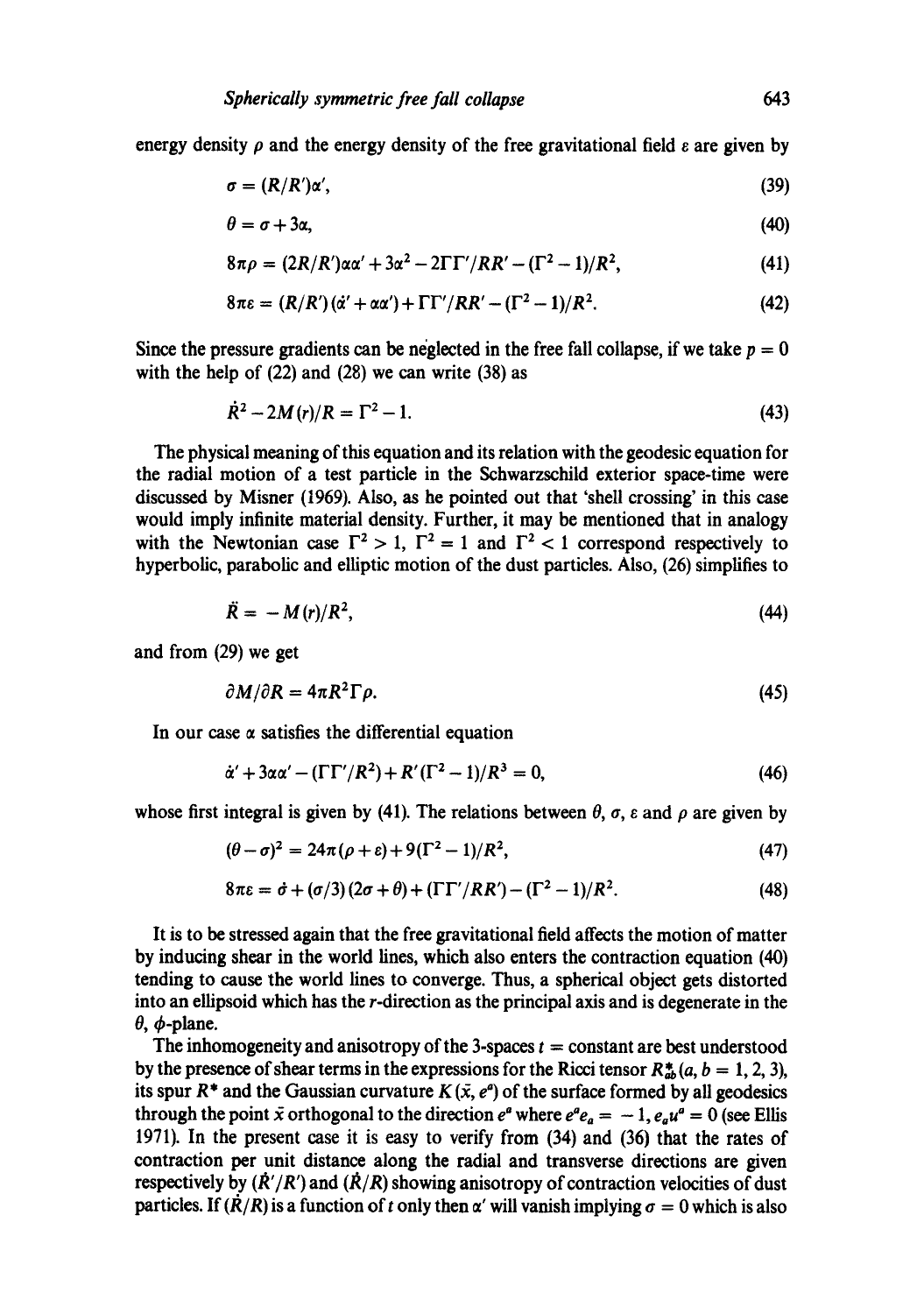the condition for isotropy. Consequently from (46) we get

$$
R'(\Gamma^2 - 1) - R\Gamma\Gamma' = 0,\tag{49}
$$

and therefore  $\varepsilon = 0$ . In contrast to the uniform density models for which  $\rho = \rho(t)$  and  $\sigma = \varepsilon = 0$ , the model presented here contains gravitational radiation by Szekers' (1966) criterion since  $\sigma$  and  $\partial \rho / \partial r$  are non-vanishing which are also characteristics respectively for anisotropy and inhomogeneity. In the next section we present a particular solution of (43) which deafly demonstrates the presence of gravitational radiation in the interior surface layers of the star.

# **5. A particular solution**

It was stated earlier that gravitational radiation emitted during free fall collapse gets trapped inside the surface layers of the star and the exterior geometry is described by the Schwarzschild static solution. This fact can be demonstrated by considering a particular solution of the general problem discussed in the preceding section. Of the three types of possible motion for the freely falling dust particles, we consider the simplest case  $\Gamma^2 = 1$ . Thus, (43) on integration gives (see Papapetrou 1974)

$$
R(r,t) = \left[\frac{9M(r)}{2}\right]^{1/3} (r-t)^{2/3},\tag{50}
$$

and

$$
\exp\left(\lambda\right) = R'^2 = \frac{\left[2M(r) + (r-t)M'(r)\right]^2}{\left[36(r-t)^2 M^4(r)\right]^{1/3}}.\tag{51}
$$

Now, since the metric is completely determined, the expressions for  $\sigma$ ,  $\theta$ ,  $\rho$  and  $\varepsilon$  are written explicitly with the help of  $(39)$ – $(42)$ ,  $(50)$  and  $(51)$ :

$$
\sigma = \frac{2M(r)}{(r-t)\left[2M(r)+(r-t)M'(r)\right]},
$$
\n(52)

$$
\theta = \frac{2}{(r-t)} \left[ \frac{M(r)}{2M(r) + (r-t)M'(r)} - 1 \right],
$$
\n(53)

$$
8\pi\rho = \left[\frac{4 M'(r)}{3(r-t)}\right] \left[\frac{1}{2 M(r) + (r-t) M'(r)}\right],\tag{54}
$$

$$
8\pi\varepsilon = \left[\frac{8 M(r)}{3(r-t)^2}\right] \left[\frac{1}{2M(r)+(r-t)M'(r)}\right].
$$
\n(55)

The term  $[2M(r)+(r-t)M'(r)]$  appearing in the denominator of the above expressions is essentially the effect of gravitational radiation on shear, expansion, material energy density and field energy density. This fact may be explained by noting that the term  $(r-t)^{-2}$  appearing in (55) is of the order  $R^{-3}$  (through equation (50)) which represents the typical spherical fall off for a type D field. Thus the second term denotes the superposition of a gravitational radiation field (type N) over the Coulombian type D field. Also, on a fixed surface  $r = r_b$ ,  $M(r_b) =$  constant and hence for  $r > r_b$  we observe only the type D field.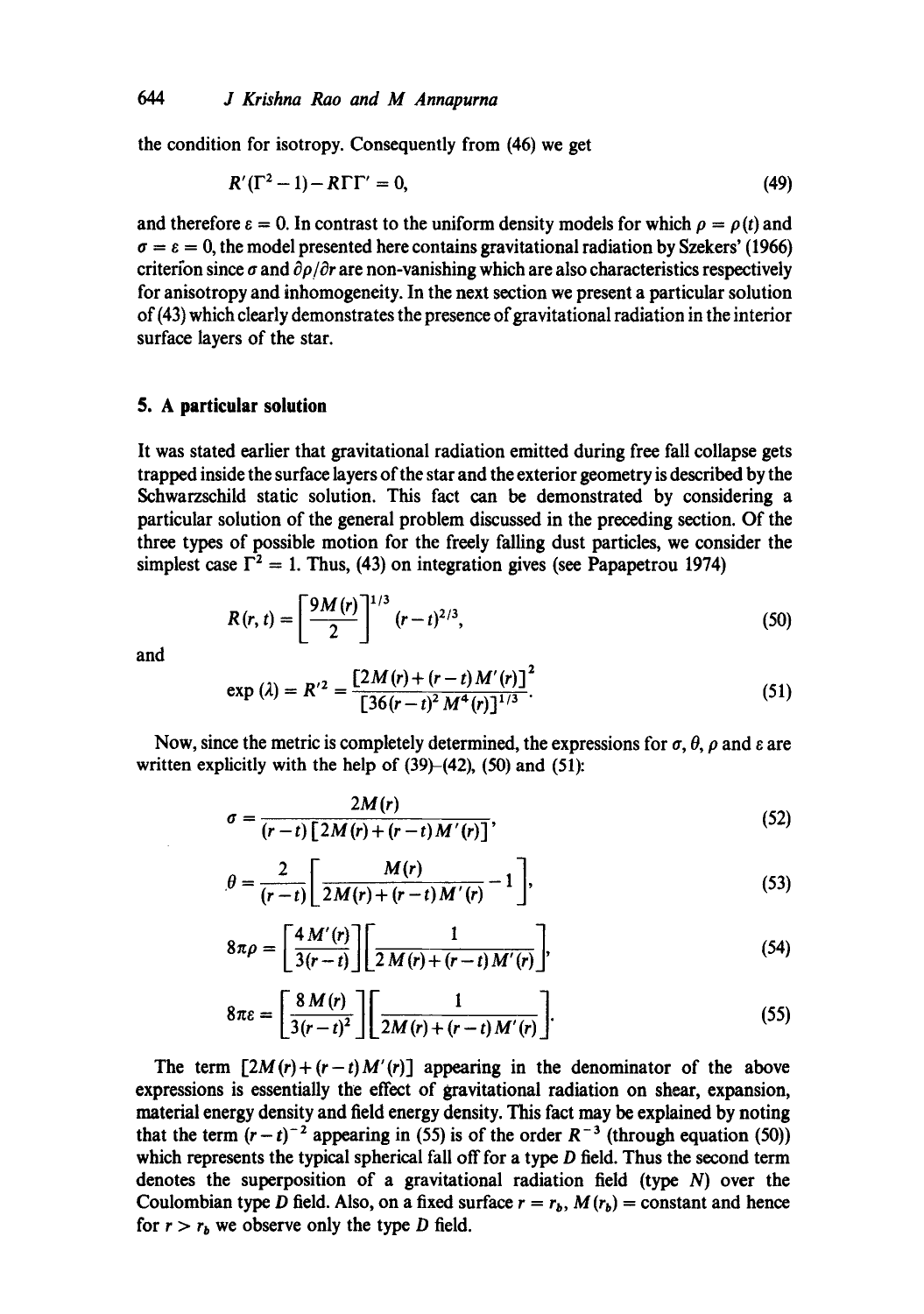Finally, the dust particles moving radially reach the centre of symmetry  $R = 0$  at the moment  $t = r$ . Thus, at some finite time  $\tau$  all particles have reached the centre of symmetry and gravitational collapse has been completed resulting in the formation of a black hole.

### **6. Boundary conditions**

The exterior spacetime for the gravitational field of a spherically symmetric collapsing dust is given by the Schwarzschild metric

$$
(\mathrm{d}s^2)_o = \left(1 - \frac{2M}{R}\right) \mathrm{d}T^2 - \left(1 - \frac{2M}{R}\right)^{-1} \mathrm{d}R^2 - R^2 (\mathrm{d}\theta^2 + \sin^2\theta \,\mathrm{d}\phi^2), \tag{56}
$$

where M is the mass enclosed within a sphere of coordinate radius  $r_b$  ( = constant) and the suffix o denotes outside the boundary  $r_b$ . Since  $R = R(r, t)$ , we can write (56) in the form

$$
(ds2)o = \left(1 - \frac{2M}{R}\right)dT2 - \left(1 - \frac{2M}{R}\right)^{-1}(R'dr + \dot{R}dt)2
$$
  
- R<sup>2</sup>(d $\theta$ <sup>2</sup> + sin<sup>2</sup>  $\theta$  d $\phi$ <sup>2</sup>). (57)

To obtain a relation between the differentials *dT, dt, dr* we write the exterior solution in  $(t, r, \theta, \phi)$  system by putting  $\rho = 0$  in the interior solution. Thus, we get

$$
(\text{d}s^2)_o = \text{d}t^2 - [\exp(\lambda)]\,\text{d}r^2 - R^2(\text{d}\phi^2 + \sin^2\theta\,\text{d}\phi^2),\tag{58}
$$

where

$$
[\exp(-\lambda)] = \left(1 + U_0^2 - \frac{8\pi}{3} \varepsilon_0 R^2\right) (R')^{-2}.
$$
 (59)

Comparing (57) and (58), we get

$$
dT = \left(1 - \frac{2M}{R}\right)^{-1} \left\{\Gamma_0 dt + U_0 \exp{(\lambda_0/2)} dr\right\},\tag{60}
$$

with  $M = (4\pi/3)\epsilon_0 R^3$ . Now, on the boundary  $r = r_b =$  constant, respectively the exterior and interior solutions take the form

$$
(\text{d}s^2)_b = \left(1 - \frac{2M}{R_b}\right) \text{d}T^2 - \left(1 - \frac{2M}{R_b}\right)^{-1} \dot{R}_b^2 \, \text{d}t^2 - R_b^2 \, (\text{d}\theta^2 + \sin^2\theta \, \text{d}\phi^2) \tag{61}
$$

and

$$
({ds}^2)_b = dt^2 - R_b^2 (d\theta^2 + \sin^2 \theta \, d\phi^2), \tag{62}
$$

where  $R_b = R(r_b, t)$ . Comparing (61) and (62) we get

$$
dT = \left(1 - \frac{2M}{R_b}\right)^{-1} \Gamma_b dt. \tag{63}
$$